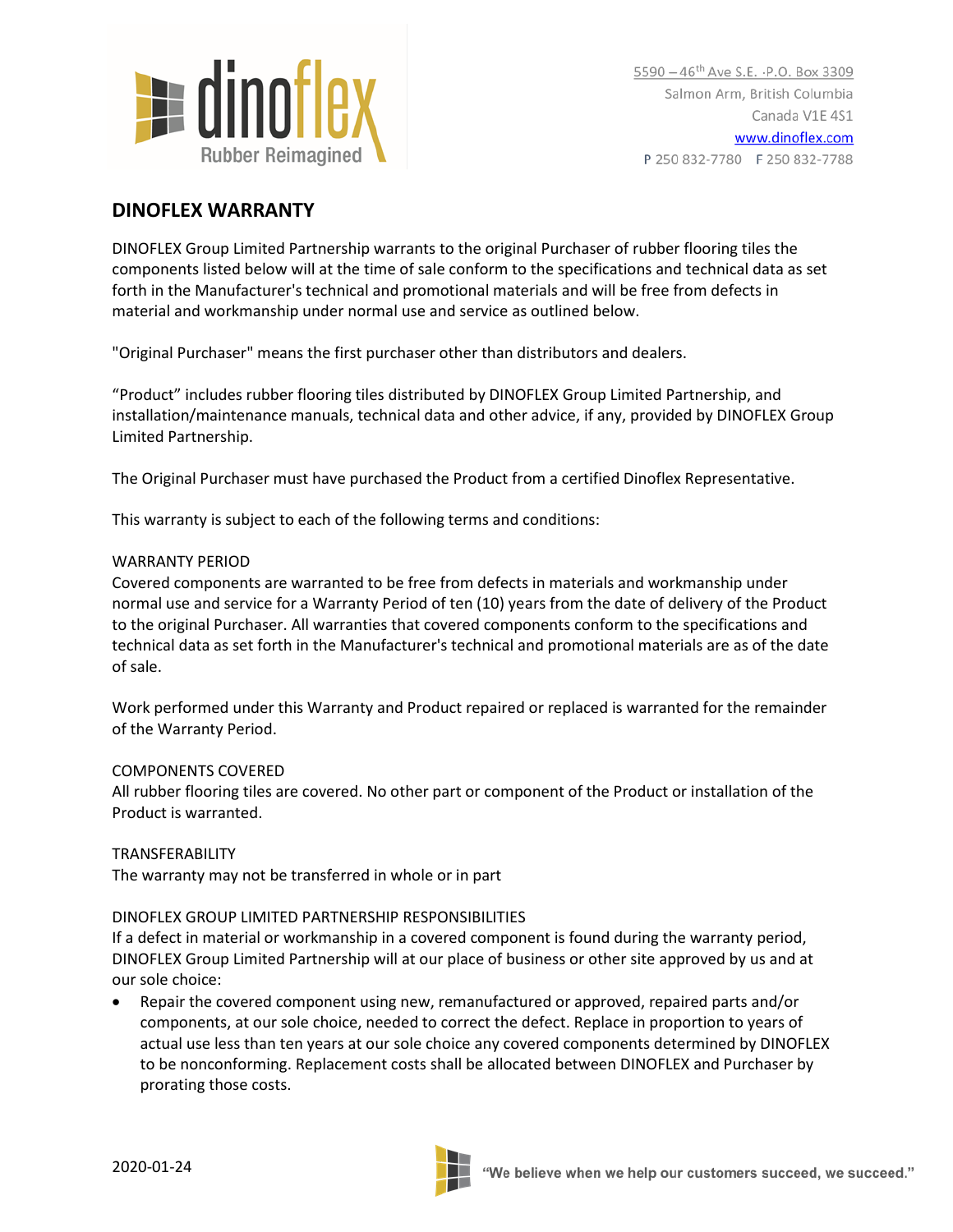• For example, if 20 tiles are determined to be nonconforming after two years of use: DINOFLEX will supply 8/10s equal to 16 replacement tiles at no cost to the Purchaser. Purchaser will be responsible for buying 2/10s equal to 4 replacement tiles.

## PURCHASER RESPONSIBILITIES

The Purchaser is responsible for:

- Proper installation of the Product in compliance with the installation guidelines.
- Supply all installation documentation in accordance with Dinoflex's specification and installation guidelines. I.e. RH levels, PH levels, temperature of room and product, acclimation and dry lay timelines etc. This documentation must be received by Dinoflex within 30 days of the installation.
- Using the Product in an application for which it was designed in accordance with the Manufacturer's published technical and promotional materials and refraining from any misuse or unauthorized modifications to the Product.
- Properly and adequately maintaining the Product in accordance with the maintenance guidelines.
- Ensuring that the Product is not exposed to Petroleum distillants or solvents in addition to chlorine, acidic chemicals, industrial oils or cleaning methods not approved by the Manufacturer.
- Notifying DINOFLEX Group Limited Partnership of any defect promptly and in any event within sixty (60) days of discovering the defect.
- Complying with all reasonable requests of the Manufacturer in the administration of the warranty claim, including permitting the Manufacturer to inspect any nonconforming Product as installed before it is removed.
- Removal and re-installation of the Product in connection with warranty service unless otherwise agreed in writing by the Manufacturer.

FAILURE OF THE PURCHASER TO COMPLY WITH ANY OF THE FOREGOING RESPONSIBILITIES SHALL VOID THE WARRANTY

## EXCLUDED FROM WARRANTY

DINOFLEX Group Limited Partnership shall not be responsible for:

- Installations not installed in accordance to our published installation guidelines.
- Problems caused by moisture, hydrostatic pressure, or alkali in the sub-floor.
- Attachments, accessory items and parts not sold by DINOFLEX Group Limited Partnership.
- Integration of the Product with other products, parts or components not covered by a DINOFLEX Group Limited Partnership warranty.
- Dinoflex strictly monitors color consistency, though exact matching of shade, color and color distribution is not guaranteed.
- Abuse, neglect, alteration, accident, act of God, vandalism and/or improper repair. If the product is damaged due to an occurrence of a natural disaster including, but not limited to, flooding, earthquakes, tornadoes, hurricanes, etc.
- Purchaser's unreasonable delay in making the covered component available for inspection as installed after notice of a potential problem.
- The normal wear and aging of your product due to normal usage is not covered by this Warranty.
- Any defect determined by Dinoflex not to be due to a defect caused by Dinoflex (e.g. if it is attributable to alteration, modification, negligence, or misuse by the customer or another person) is not covered by this Warranty.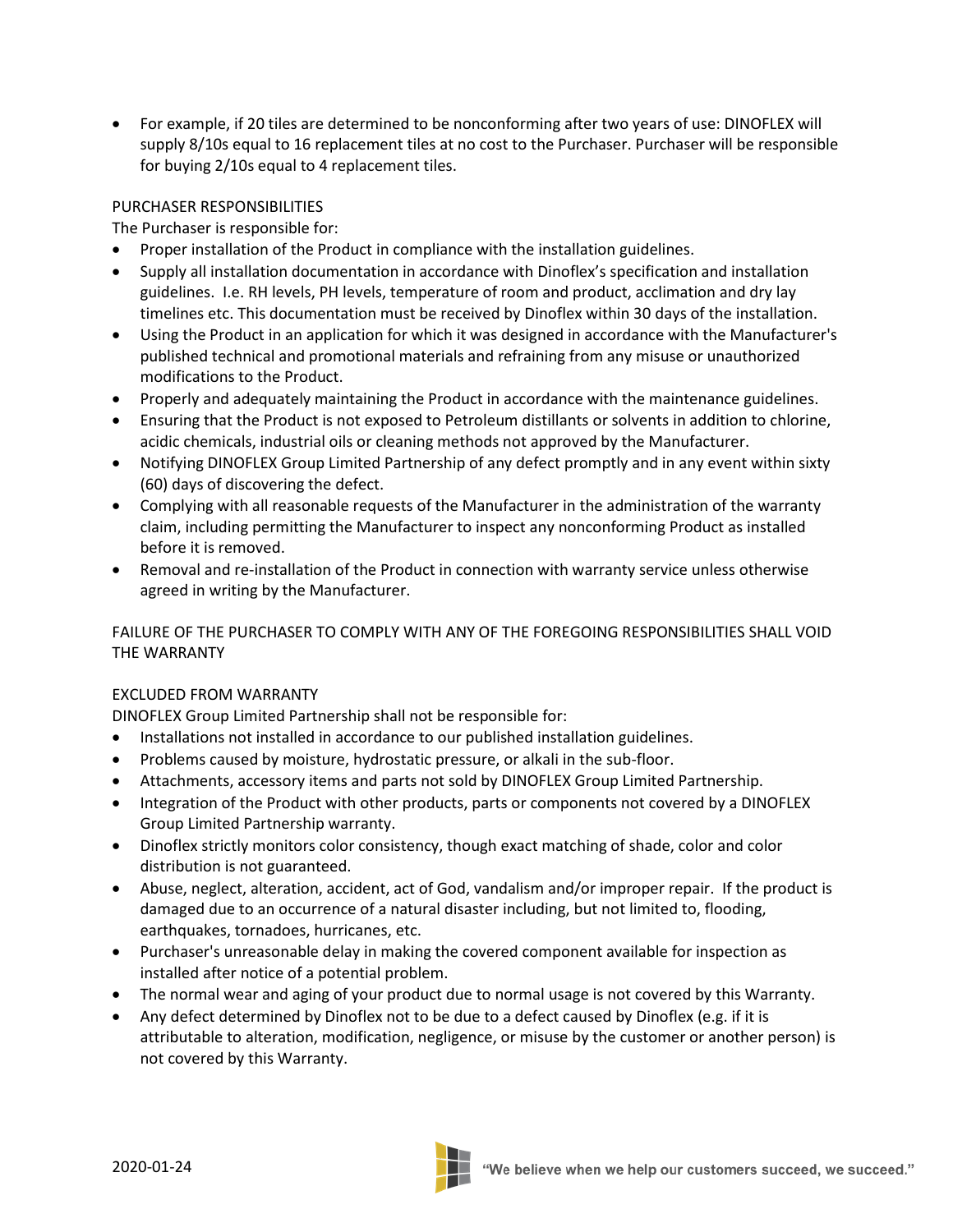- This warranty is in lieu of all other representations, warranties, guarantees, obligations or liability, expressed or implied, including any warranty of merchantability for a particular purpose other than resilient rubber floor covering.
- Any express or implied promise made by any salesperson or representative.
- Tears, burns, cuts or damage due to improper installation, improper use or improper cleaning agents or maintenance methods.
- Wear from chairs or other furniture without proper floor protectors will void the warranty. Care should be taken to protect the flooring from damage by using good quality protective feet for chairs, tables, and other furniture. Chair mats may be required under chairs with casters/wheels.
- Labor costs for installation of original or replacement material.
- Sale of "Remnants", "Seconds", "Off Goods" or other irregular (non-first quality) flooring materials. With respect to "Seconds", "Off Goods", or "Remnants" such are sold "as is," and Dinoflex makes no warranties whatsoever, express or implied with respect thereto, including warranties of merchantability or fitness for a particular purpose.
- Material installed with obvious defects.
- Damage or discoloration to flooring products from rubber mats, rubber backed mats, or car tires.
- Installation of Dinoflex products with adhesives other than those recommended by Dinoflex.
- Fading and/or discoloration resulting from heavy sunlight penetration and ultraviolet ray exposure from direct or glass-filtered sunlight.
- Material that is not installed and maintained as recommended by Dinoflex.
- Environments where the product will be exposed to animal fats, vegetable oils, grease or petroleum-based materials. (i.e.: commercial kitchens or auto repair facilities.)
- Differences in color between products and photography.
- Density deviations between product, samples and photography.
- The material is used in applications/locations other than those for which it was designed.
- High stress areas i.e., players' benches, penalty boxes, pivot points and other high stress areas where excessive wear will occur because of the nature of use.
- Damage to flooring products from pallet jack and tow-motor traffic.
- Difference in color/shading/flecking variations with actual samples, printed illustrations and/or previously purchased Dinoflex products.
- The mat releases from the adhesive over time due to heavy vehicle (forklift) traffic.
- Slight variations in surface appearance/texture are a common occurrence in the manufacture of recycled rubber product and do not indicate a defect.
- The Original Purchaser fails to comply with all terms and conditions stated herein.
- Repairs, alterations or modifications are made to the surfaces without prior consultation, consent or authorization from Dinoflex. Removal and re-installation of the Product in connection with warranty service unless otherwise agreed in writing by the Manufacturer.
- Payment for the product has not been made in full.